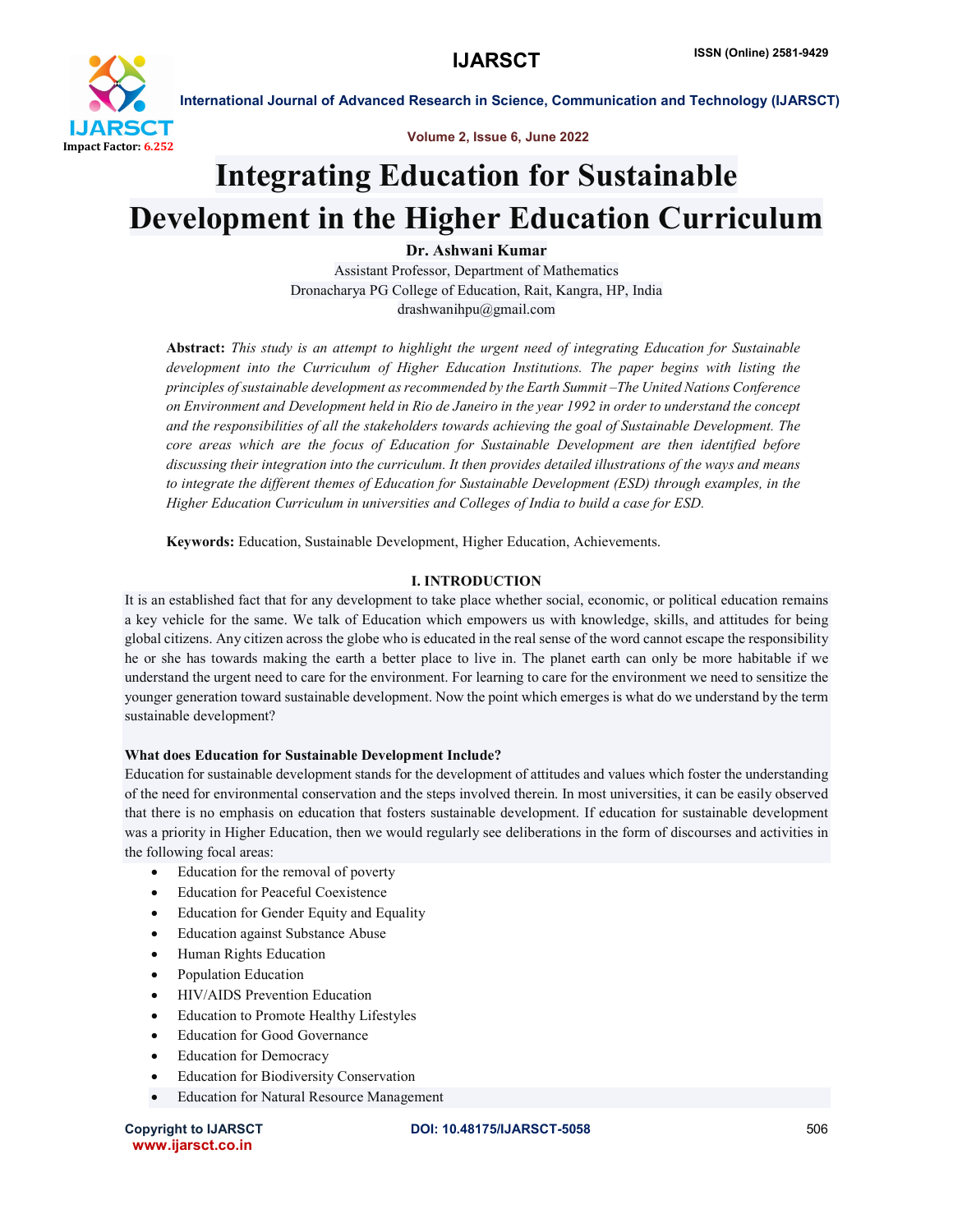

## Volume 2, Issue 6, June 2022

As a university then what are the steps that we ought to take on an urgent basis to infuse Education for Sustainable Development in the Curricula across all courses. It is high time that ESD just does not remain as a part of an elective environmental Education or is taught only to students pursuing courses in environmental Studies or Environment Management.

# Integration of ESD in the Higher Education Curriculum-

Our students are calling for a curriculum and HE experience that has sustainability at its heart; supporting their development of attributes and expertise that enable them to meet well-being needs and make a difference locally, nationally, and globally (NUS 2018).

Plymouth's vision is to grow our international reputation for being a center of excellence in sustainability teaching and learning. We have an exciting team of staff, students, alumni, and community partners helping to continue this pioneering work. Called the Centre for Sustainable Futures (CSF), this community of practice is led by researchers and extends across all faculties of the University.

If you have a spark of interest in being part of CSF and helping to take this great educational work forwards through your teaching, studying, or volunteering then we would love to work with you.

The task of integration of ESD is not simple yet very much possible. It begins with making the educators in Higher Education understand the basic tenets of ESD through exhaustive workshops on the themes listed in the previous section and also acquainting them with the strategies to be used in terms of pedagogical practices. Let us discuss the integration of the relevant themes of ESD one by one. Steps for the removal of poverty must be discussed across the board in all courses linking it with population control, the economic prosperity of the people, and the nation at large. We as educators need to emphasize the need for being educated and empowered in such a way that we are gainfully employed. Examples of steps taken by the govt in increasing the skilled workforce can also be given such as the launch of the National Skill Development Project and Entrepreneurship Development Projects to make people self-reliant. In today's conflict-ridden world Education for Peaceful Coexistence assumes importance along with Human rights Education by devoting at least 15 mins in a week to discussing the effects of War, Terrorism, etc. through National and International Case Studies. In India, we may take the examples of Kashmir, North East, and Maoist Insurgency discussing the adverse effect on people and habitats. We need to reinforce repeatedly to our younger generation that wars or any kind of armed conflict are not the solutions to any problem and the only way to solve a dispute is by Dialogue. On the International front, we make take the examples of Syria, Palestine, Israel, Iraq, etc. as countries destroyed by war leading to the loss of precious human lives mass migration, and struggle for existence for millions. Another very important area that requires urgent attention is taking steps, to initiate students, towards the adoption of healthy lifestyles. The canteen's universities ought to serve healthy nutritional meals instead of churning out fast food dishes with very low nutritive value and high calorific values. With the fast-food brigade expanding very fast you can see the challenge before you with the younger generation having less physical endurance, grappling with obesity, etc. We also need to move our youth away from sedentary lifestyles by motivating them toward sports and Yoga activities. Another raging battle is to join hands against the growing menace of substance abuse on campuses be it smoking, taking drugs, or consuming alcohol. Apart from prevention, it is also important that we assist the students who are addicted to these through the cycle of de-addiction. Just reprimanding and penalizing students is not a long-term solution to this growing problem. Another aspect of being healthy is to be fully aware of the dangers of acquiring a life-threatening disease such as/AIDS. We as teachers need to discuss the causes and effects of acquiring AIDS with students either through a workshop on the theme of sex education or life skills education. This should not just be the duty of a biology teacher but all of us as a collective. With increasing incidents of crime against women in India and the sex ratio being skewed in favor of the male child, the alarm bells are ringing loud that we have miserably failed in gender sensitizing the youth. We need to make conscious efforts to bring a change toward gender equality and it has to be done very subtly. We may use the medium of theatre for this by making students participate and witness theatre performances wherein the changing gender roles are depicted along with gender stereotypes being broken. Here we may also need to sensitize the teachers such that they do not reinforce the existing gender stereotypes such as Boys don't Cry and neither do they cook or Girl ought to laugh less loudly or Women are poor drivers etc. Well, any discussion on sustainable development is incomplete without stressing the need for Biodiversity Conservation and natural resource management. And this can be best taught through field trips and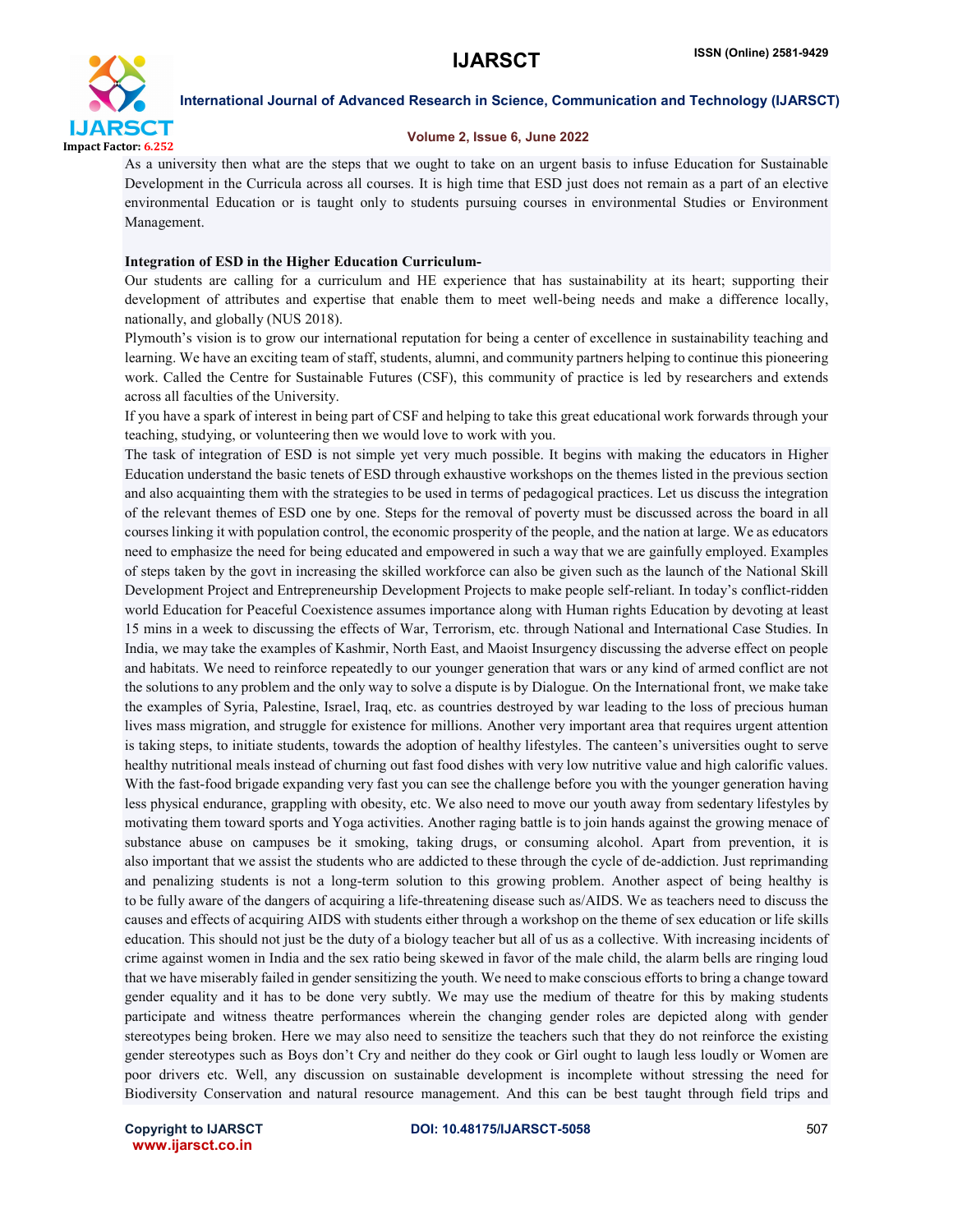

## Volume 2, Issue 6, June 2022

excursions. Students need to be taken for excursions to Biodiversity Hotspots, National Parks, Zoological Parks, Museums, and Wildland life Conservation reserves and thus be sensitized to the need for conservation for maintaining the delicate balance in nature. It is important that excursions just don't become mere picnics for recreation and this opportunity is well utilized for sensitizing students towards their role in conservation We need to screen films and documentaries such as Black Hole, Bhopal Express, Born Free, Before Vanishing, An Inconvenient Truth, etc. touching on various important themes such as Conservation of Rivers and Forests, Impact of Coal Mining, Global Warming, etc. Simultaneously there is an urgent need to train our faculty, staff and students in Disaster Management Skills both with respect to Natural and Man-made Disasters. For any kind of citizenship training, it is important that we begin with education for democracy which is grossly missing in the Higher Education system. A major problem in universities in India at the moment is that the space for dissent is shrinking day by day.

# Pedagogical Approaches in ESD

There is no 'correct' pedagogy for sustainability education, but there is a broad consensus that it requires a shift toward active, participative, and experiential learning methods that engage the learner and make a real difference to their understanding, thinking, and ability to act.

We've identified five pedagogic elements that cover a host of pedagogical approaches or methods that staff at Plymouth might use to bring these elements into the learning environment.

- 1. Critical reflection including the more traditional lecture, but also newer approaches such as reflexive accounts, learning journals, and discussion groups.
- 2. Systemic thinking and analysis the use of real-world case studies and critical incidents, project-based learning, stimulus activities, and the use of the campus as a learning resource.
- 3. Participatory learning with emphasis on group or peer learning, developing dialogue, experiential learning, action research/learning to act, and developing case studies with local community groups and business
- 4. Thinking creatively for future scenarios by using role-play, real-world inquiry, futures visioning, problembased learning, and providing space for emergence.
- 5. Collaborative learning including contributions from guest speakers, work-based learning, interdisciplinary/ multidisciplinary working, and collaborative learning and co-inquiry.

Most of the administrators, as well as academicians, are not appreciative of students raising their voices for their concerns to be addressed. In many universities, the Students' Union itself stands suspended since along. If we do not provide opportunities to feel the pulse of democracy in college life then we can understand by this diagram. Fig.1



Curriculum Framework: For ESD Education is the basis for sustainable development. The curriculum framework for ESD helps to incorporate the national strategy "from project to structure". This is a contribution to the UNESCO Global

www.ijarsct.co.in